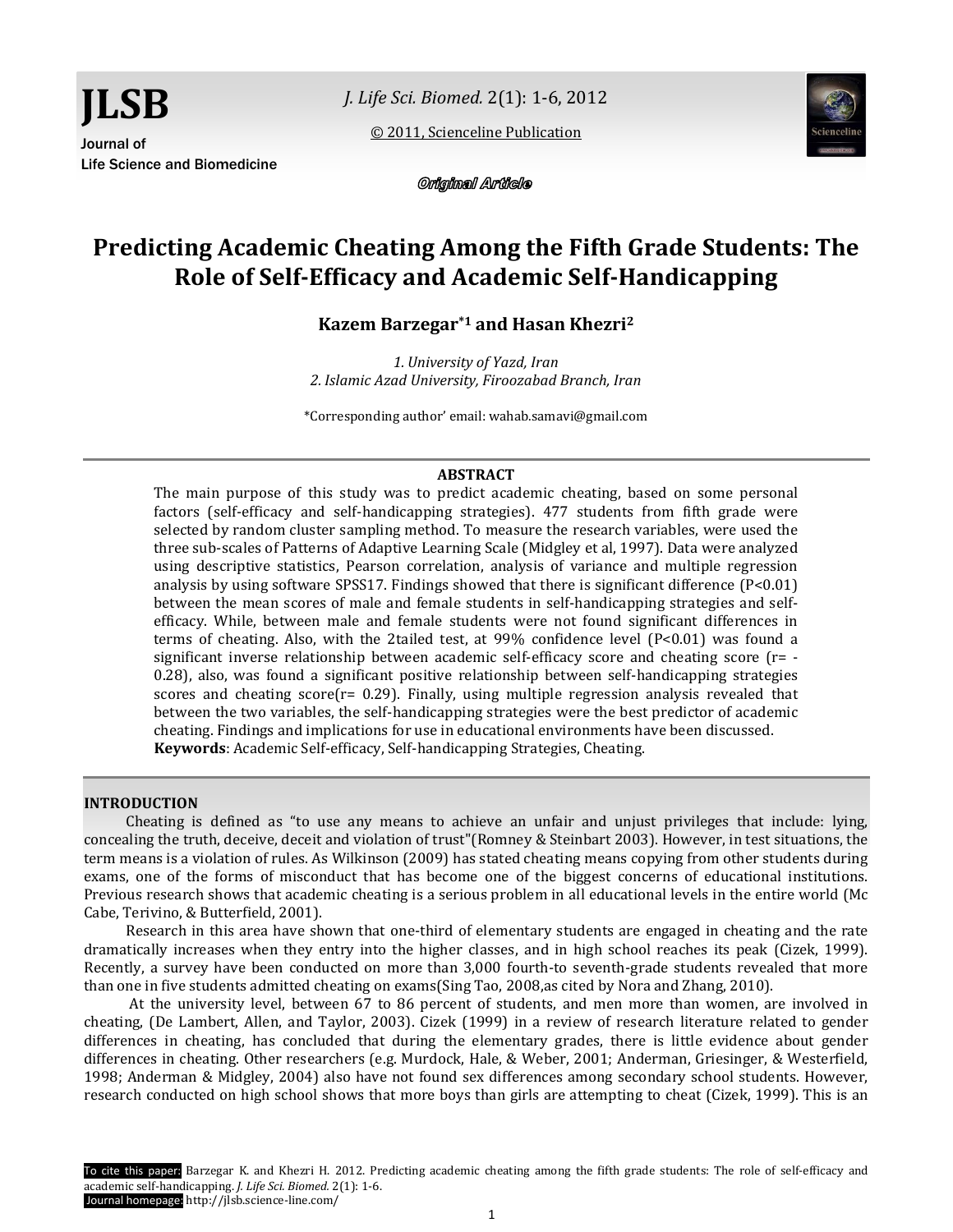issue that has also been approved by Anderman & Midgley (2004). In a longitudinal study they showed that the cheating rate increases at the end of eighth grade and ninth grade.

Cheating can be considered as one of the most important issues in schools, because it is a major obstacle to infer the competence of the students. For example, if a student is not eligible for academic courses may be passing the course by cheating and improper ways. Cizek (2003, p. 364) argues that if students attempt to cheating, scores showed no progress in their educational tasks and these scores, does not provide the accurate information (valid) about their knowledge and skills. However, identifying cheating, in particular, is important because shows the extent of this phenomenon and its growing status (McCabe et al, 2001). While most research related to the Cheating have been investigated its relationship with individual characteristics and motivational factors, some studies have examined situational factors related to Cheating. However, few of these studies have been based on theoretical concepts or educational theories (Murdock & Anderman, 2006).

Studies have shown that self-handicapping strategies related to academic cheating behaviors (eg, Anderman et al, 1998). Covington (1992) had played a major role in explaining the self-handicapping strategies. His theory about self-worth, states that students trying to maintain a positive image of themselves and avoid getting stupid label. One way that students can thereby avoid the label stupid, is use of the academic self-handicapping strategies. He defined self-handicapping as "make some real or perceived barriers to their performance". The student uses these strategies to bring an excuse for his future failures. One of the most common self-handicapping strategies is procrastination. Using this strategy, the student to postpone the homework for a non-legitimate reason, or spends all his time to vanity and does not devote enough time to study (Ibid, 1992). For example, students say if the study were not put to last minutes could earn good grades, such strategies are being used.

Another self-handicapping strategy is setting unattainable goals, until he fails in a difficult task, able to defend his own worth. The next strategy, refuse an assignment through trivialize it, in case of failure in those tasks to attribute the failure not to lack of ability, rather than reject the assignment. All these strategies can help students maintain their personal values. However, although these strategies are palliative, but eventually reduce student performance (Covington, 1992).

Anderman and Colleagues (1998) found that self-handicapping strategies, are positively associated with cheating. They stress that these debilitating strategies may encourage students to cheating and finally seem to deserve. Also, Midgley and colleagues (1997), in their study found that students who seeking to prove their competence through their involvement in handicapping strategies, may be consider cheating as an appropriate way to achieve this goal.

Perceived academic self-efficacy is another motivational variable that is expected to be associated with cheating. Perceived self-efficacy is defined as people's beliefs about their capabilities to produce designated levels of performance that exercise influence over events that affect their lives. Self-efficacy beliefs determine how people feel, think, motivate themselves and behave. Such beliefs produce these diverse effects through four major processes. They include cognitive, motivational, affective and selection processes (Bandura, 1994). Accordingly, people with high efficiency sense, to ensure their capabilities, they consider difficult assignments as the challenges that must be dominated rather than as threats that need to be escaped from. (Ibid, 1994). Such an efficacious outlook fosters intrinsic interest and deep engrossment in activities. They set themselves challenging goals and maintain strong commitment to them. They heighten and sustain their efforts in the face of failure. They quickly recover their sense of efficacy after failures or setbacks. They attribute failure to insufficient effort or deficient knowledge and skills which are acquirable. They approach threatening situations with assurance that they can exercise control over them. Such an efficacious outlook produces personal accomplishments, reduces stress and lowers vulnerability to depression (Ibid, 1994).

In contrast, people who doubt their capabilities shy away from difficult tasks which they view as personal threats. They have low aspirations and weak commitment to the goals they choose to pursue. When faced with difficult tasks, they dwell on their personal deficiencies, on the obstacles they will encounter, and all kinds of adverse outcomes rather than concentrate on how to perform successfully. They slacken their efforts and give up quickly in the face of difficulties. They are slow to recover their sense of efficacy following failure or setbacks. Because they view insufficient performance as deficient aptitude it does not require much failure for them to lose faith in their capabilities. They fall easy victim to stress and depression (Ibid, 1994).

In several studies (eg, Bong, 2008; Marsden, Carroll, & Neill, 2005; Murdock et al, 2001) indicated that perceived academic self-efficacy has a negative relationship with cheating behaviors. According to Medley and colleagues (1997) Students who consider themselves underestimate, And have low levels of perceived self-efficacy, look for to prove their competence to others and may be susceptible to cheating in school and use of selfhandicapping strategies.

In general, it is important to address the academic cheating behavior because based on research literature, people who have the academic cheating, in most cases, after graduation, bring such inappropriate behavior to their

To cite this paper: Barzegar K. and Khezri H. 2012. Predicting academic cheating among the fifth grade students: The role of self-efficacy and academic self-handicapping. *J. Life Sci. Biomed.* 2(1): 1-6.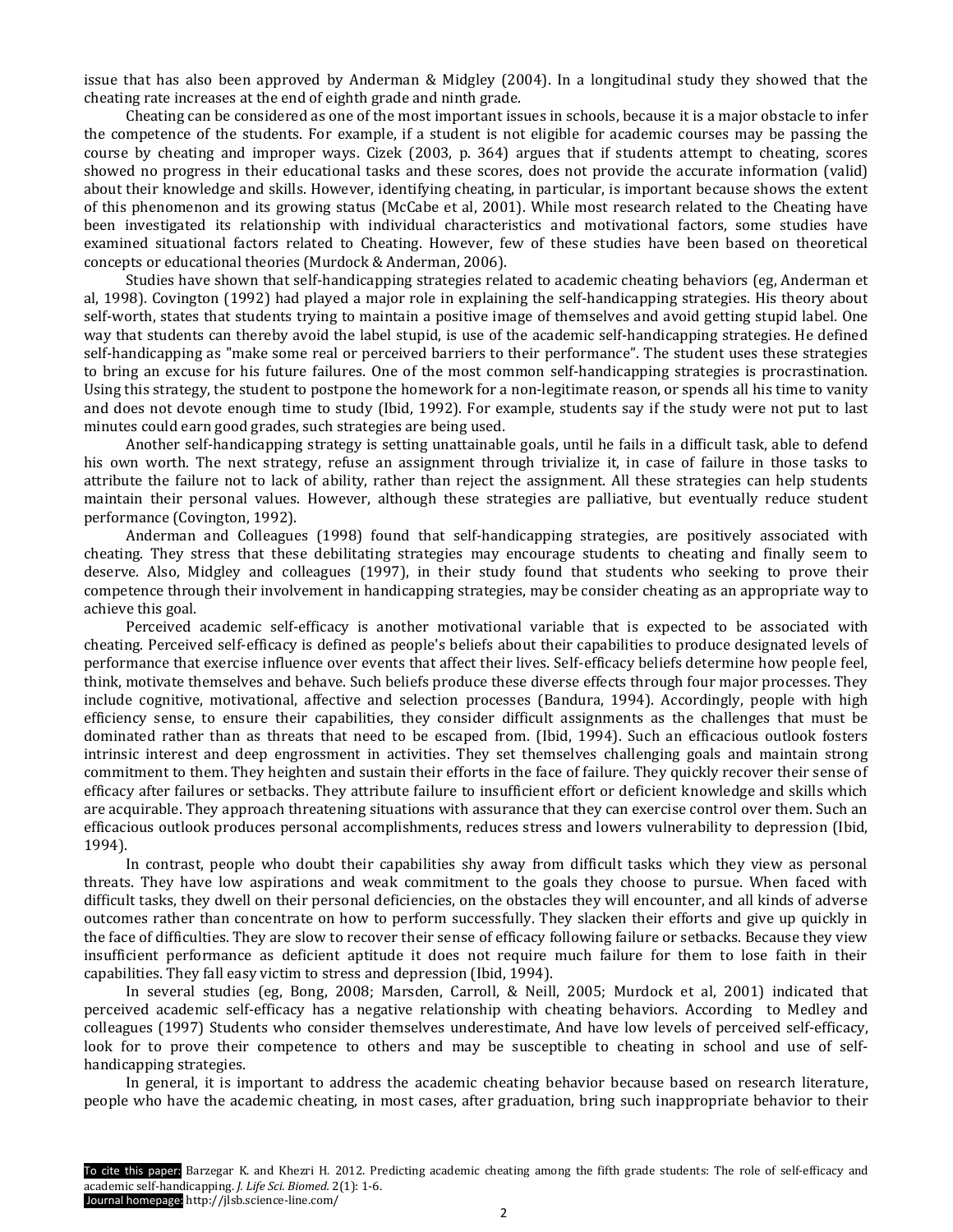working environment as well (Chapman, Davis, Toy & Wright, 2004). On the other hand, though, in many countries, factors related to academic fraud, had been considered by researchers, but in Iran, little research has been done in this area. So, further research will be requires to investigate factors related to cheating among students-especially in primary level.

Therefore, in this study, have been studied cheating behaviors of fifth grade students in association with some of the individual factors. The research hypotheses were:

- There is difference between male and female students in academic cheating.
- Self-handicapping strategies and self-efficacy have relationships with Cheating.
- These factors, predict cheating behaviors in fifth grade students.

#### **METHODS AND MATERIALS**

Statistical society of the research includes all students of primary-schools of Yazd in 2009-2010. For selecting the sample we used random cluster sampling method. Based on this method were selected 476 students (125 boys/ 352girls).

In this study was used Patterns of Adaptive Learning Scales (PALS) (Midgley et al, 1997). The questionnaire includes 26 scales and in this study were used three scales. The students were asked to respond on a Likert scale of 5 degrees of "completely false to completely true". According to Mdgey and colleagues (1997) PALS is appropriate at both elementary and secondary level and over the past decade has been used in several studies. Construct validity of this scale has been confirmed in several studies (eg, see Midgley and Urdan, 2001; Bong, 2008, Wolters, 2004). Also, the Cronbach's alpha reliability for the original form of the questionnaire is calculated by the authors (Midgley et al, 2000) on a sample of elementary school students. They have mentioned alpha coefficient of this questionnaire in the range of 0.7 to 0.9. Also, the reliability of this questionnaire was measured by the researchers of this article in a sample of elementary students in Yazd city. Cronbach's alpha coefficients for the subscales of the questionnaire were obtained in the range of 0.55 to 0.85.

In order to test research hypothesis, were used analysis of variance, correlation coefficients and multiple regression analysis. Multiple regression analyses were used to explain and predict criterion variable by the use of predictor variables. For assessing significance of regression model we used F test, and statistical T test was used to determine significance of Beta coefficients. Also used all of the statistical calculations were done by the use of SPSS statistical software version 17.

#### **RESULTS AND DISCUSSION**

The result of one-way analysis of variance showed that there is significant difference between boys and girls in academic self-efficacy (P=0.001 & F=16.55 (475 and 1), and self-handicapping strategies (P=0.001 and F=16.33(475 and 1). Accordingly, the girls have a stronger sense of self-efficacy than boys. However, more boys than girls, to use the self-handicapping strategies. As shown in Table 1, mean score of boys in academic cheating is slightly higher than the girl's scores, but the difference between the scores of boys and girls, was not significant statistically.

To examine the relationship between variables, Pearson correlation coefficients were calculated. As shown in Table 2, with two tailed test at 99% confidence level  $(P< 0.01)$  exists a significant inverse relationship(r= -0.28) between academic self-efficacy score and Cheating score. Namely, the higher level of this variable, the cheating less occurs. Also, by two tail test at 99% confidence level (P<0.01), there is a significant direct relationship between scores of self-handicapping strategies and academic Cheating score. In other words, the higher the level of the, most cheating occurs.

|                                                 | Table 1. Comparison between boys and girls in cheating behavior |             |               |       |                   |       |  |  |  |  |  |
|-------------------------------------------------|-----------------------------------------------------------------|-------------|---------------|-------|-------------------|-------|--|--|--|--|--|
|                                                 | variable                                                        | <b>Boys</b> | <b>Girls</b>  |       | df                | P     |  |  |  |  |  |
|                                                 | Cheating                                                        |             |               |       |                   |       |  |  |  |  |  |
|                                                 | Mean                                                            | 4.85        | 4.74          | 0.236 | (1 & 475)         | 0.627 |  |  |  |  |  |
|                                                 | <b>SD</b>                                                       | 2.22        | 2.21          |       |                   |       |  |  |  |  |  |
|                                                 |                                                                 |             |               |       |                   |       |  |  |  |  |  |
| <b>Table 2.</b> Correlation matrix of variables |                                                                 |             |               |       |                   |       |  |  |  |  |  |
| <b>Variables</b>                                |                                                                 |             | Self-efficacy |       | Self-handicapping |       |  |  |  |  |  |
| Self-efficacy                                   |                                                                 |             |               |       |                   |       |  |  |  |  |  |
| Self-handicapping                               |                                                                 |             | $-0.29**$     |       |                   |       |  |  |  |  |  |
| Cheating                                        |                                                                 |             | $-0.28**$     |       | $0.29**$          |       |  |  |  |  |  |

As tables 3 and 4 show, academic self-efficacy and academic self-handicapping strategies to be the predictors of academic cheating. The direction of beta coefficients indicates that academic self-efficacy is negative; thus, the variable has a negative role in explaining and predicting academic Cheating. On the other hand, the positive beta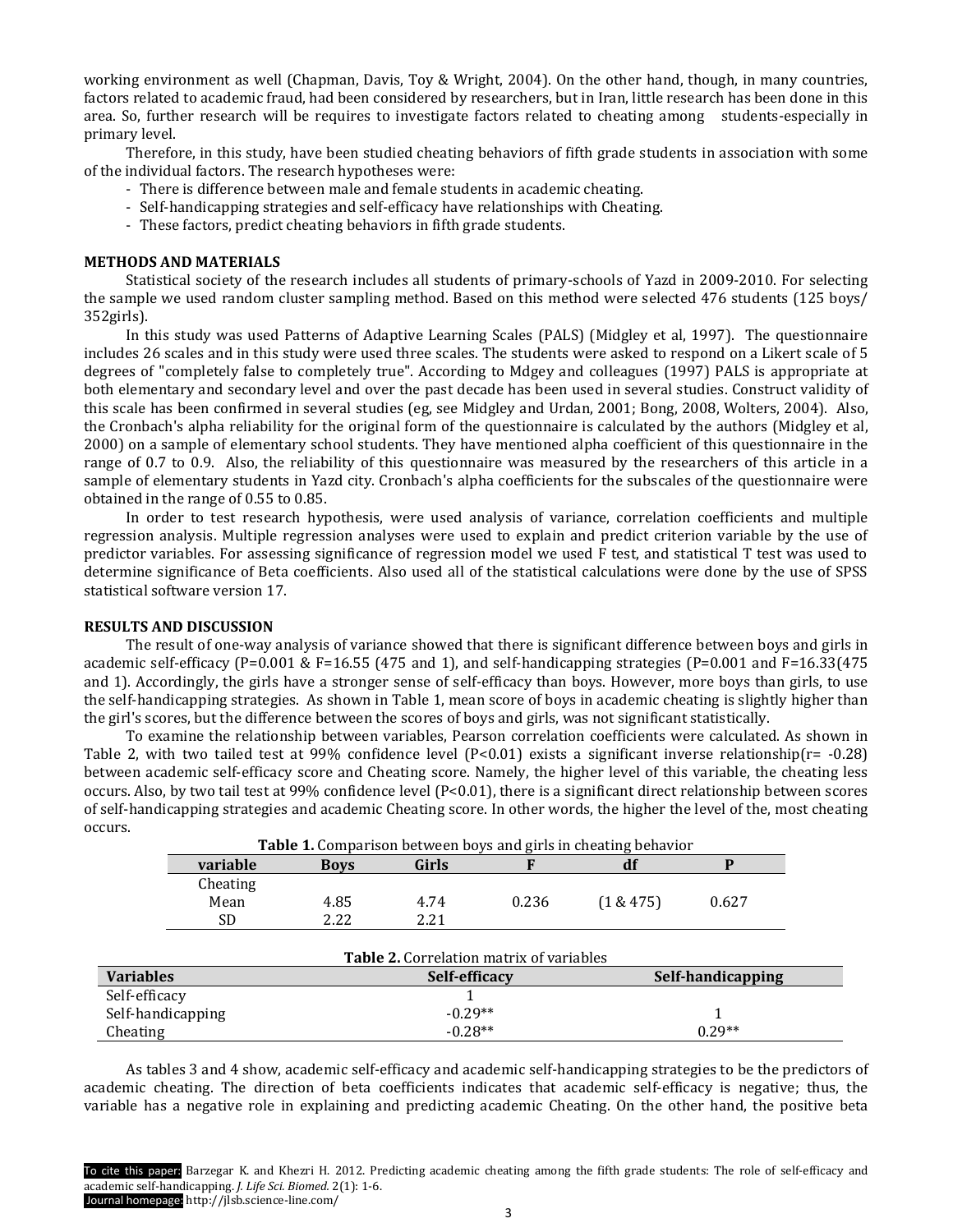coefficient of self-handicapping strategies indicates that this variable has positive role in predicting cheating among students.

| Table 3. Results of multiple regression analysis to predict academic cheating |                                |          |                              |  |       |                          |  |  |  |  |  |  |
|-------------------------------------------------------------------------------|--------------------------------|----------|------------------------------|--|-------|--------------------------|--|--|--|--|--|--|
| <b>Model</b>                                                                  | <b>Correlation</b>             |          | <b>Coefficient of</b>        |  |       | <b>Significant level</b> |  |  |  |  |  |  |
|                                                                               | coefficient                    |          | determination                |  |       |                          |  |  |  |  |  |  |
|                                                                               | 0.36                           |          | 34.58<br>0.13                |  |       | 0.001                    |  |  |  |  |  |  |
| Table 4. Beta coefficients and t tests for predictor variables                |                                |          |                              |  |       |                          |  |  |  |  |  |  |
| <b>Variables</b>                                                              | <b>Unstandard Coefficients</b> |          | <b>Standard coefficients</b> |  | т     | Significant              |  |  |  |  |  |  |
|                                                                               | B                              | Standard | <b>Beta</b>                  |  |       | level                    |  |  |  |  |  |  |
|                                                                               |                                | error    |                              |  |       |                          |  |  |  |  |  |  |
| Constant                                                                      | 5.82                           | 0.66     |                              |  | 8.78  | 0.001                    |  |  |  |  |  |  |
| Self-efficacy                                                                 | $-0.13$                        | 0.026    | $-0.21$                      |  | -4.78 | 0.001                    |  |  |  |  |  |  |
| Self-handicapping                                                             | 0.11                           | 0.021    | 0.23                         |  | 5.15  | 0.001                    |  |  |  |  |  |  |

The findings of this study show that gender has not an important role in cheating. The finding is repeated by other studies (such as Murdock et al, 2001; Anderman et al, 1998; Anderman & Midgley, 2004, and Cizek, 1999) which have shown there is no statistically significant difference between girls and boys in academic cheating.

Findings also revealed that academic cheating has significant negative relationships with self-efficacy and positive relationships with self-handicapping strategies. The findings of this study are clearly in line with recent research. For example, Nora and Zhang (2010) have shown that students with low self-efficacy compared to other students who have higher self-efficacy more likely to engage in cheating. These findings are repeated by other research (eg, Murdock et al, 2001; Finn & Frone, 2004). Efficacies beliefs determine how people feel, think, behave, and motivate about themselves. Such beliefs create these various effects through four main processes that include cognitive, motivational, emotional and selective processes (Bandura, 1994). Low self-efficacy represents a lack of belief in his ability to perform tasks correctly and optimal which is essential for high performance (Murdock, et al, 2001). So the cheating can be linked with low self-efficacy, because the student's doubt about his ability to create desired results, can lead to rely on the other strategies (for example, cheating) for success (Murdock et al, 2001). In other words, when students have high self-efficacy beliefs and expect to succeed at an academic task, cheating is probably neither a necessary nor useful strategy (Murdock & Anderman, 2006).

Another variable examined in this research, was self-handicapping strategies that based on the results of this study it was found that has a significant positive relationship with cheating. This result was repeated in some studies. For example, Roig and De Tommaso (1995) have been found that procrastination (one of self-handicapping strategies) had a positive relationship with cheating in tests and plagiarism in a sample of university students. Anderman et al (1998) also found this negative relationship between self-handicapping and cheating in a sample of secondary students. Self-handicapping strategies are used when students actively to set the conditions related to the academic success and failure, so that he/she can attribute failure to these conditions than the ability (Garcia & Pintrich, 1993). Self-handicapping strategies include behaviors such as ashamed others for failure or apologize for not having the proper performance (Urdan, Midgley & Anderman, 1998). Can be said that self-handicapping and cheating, are strategies that students are used to be efficient from the perspective of others (Anderman et al, 1998).

Other item covered in this study was predicting academic cheating based on the research variables (selfefficacy and self-handicapping strategies). The findings suggest that both self-handicapping strategies and self-efficacy beliefs are predictors of academic cheating. Academic self-efficacy, negatively and self-handicapping strategies positively predict academic cheating. These results have replicated the findings of other studies about the predictive role of the variables in the academic cheating. Thus, self-handicapping strategies (For example, Roig & De Tomasso, 1995; Anderman et al, 1998), and low self-efficacy (for example, Finn & Fron) are predictors of academic cheating.

The findings of this study have clear implications for design effective learning environments. Students may react to some personal characteristics such as low self-efficacy, or self-handicapping with academic dishonesty behaviors such as cheating (Murdock & Anderman, 2006). Therefore, Teacher's task is to create a positive atmosphere in the classroom because the classroom environment played an important role in motivation, engagement, and academic achievement of students (Patrick, Kaplan, and Ryan, 2011). Also educators have the responsibility to employ strategies to increase self-efficacy, such as setting reasonable levels of acceptable performance and rewarding students at all achievement levels for hard work and learning (Finn & Frone, 2004). On the other hand, when students perceive that they are being evaluated on the basis of their ability relative to the ability of others, they may be more likely to use self-handicapping strategies than when they perceive they are being evaluated in terms of their effort, improvement, and mastery of the work (Midgley & Urdan, 1995). So, as far as is relevant to the findings of this

To cite this paper: Barzegar K. and Khezri H. 2012. Predicting academic cheating among the fifth grade students: The role of self-efficacy and academic self-handicapping. *J. Life Sci. Biomed.* 2(1): 1-6.